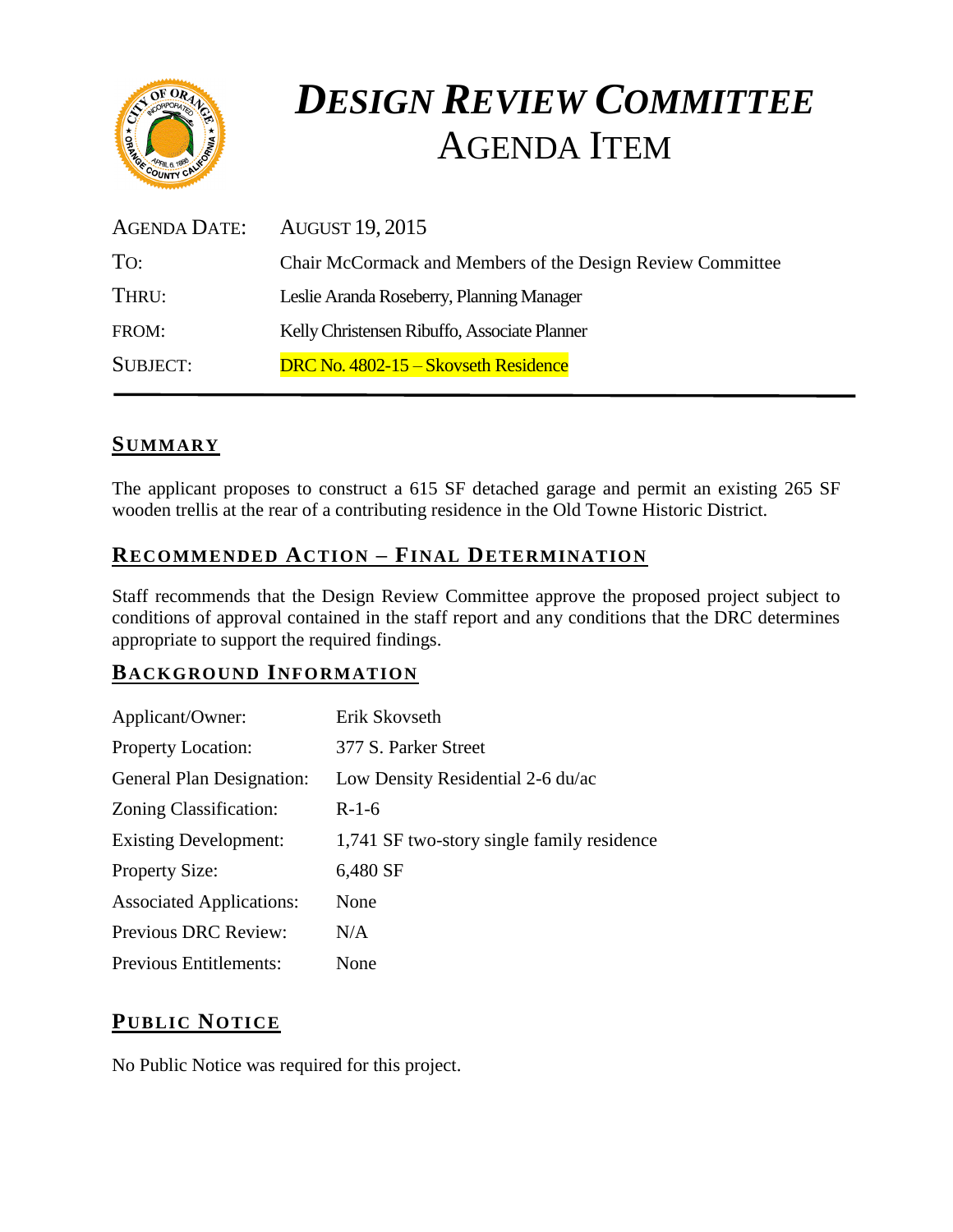# **ENVIRONMENTAL REVIEW**

**Categorical Exemption:** The proposed project will be categorically exempt from the provisions of the California Environmental Quality Act (CEQA) per State CEQA Guidelines 15331 (Historical Resource Restoration/Rehabilitation.) The project is limited to additions to a historic property and will be in conformance with the *Secretary of the Interior's Standards for the Treatment of Historic Properties (Secretary's Standards)* and the Old Towne Design Standards. There is no environmental public review required for a Categorical Exemption.

#### **PROJECT DESCRIP TION**

The applicant proposes to construct a 615 SF detached garage on the north side of the property, behind the residence. The garage has been designed to accommodate two cars, with additional storage space accessible via a regular entrance door. The entrance to the garage has been oriented toward the south property line, and will be accessed from the existing driveway. There is currently no garage on site. A non-historic shed would need to be removed to make room for the new garage.

The design and materials of the building draw influence from the Mediterranean Revival style of the residence, and include stucco walls with a barrel tile roof detail to coordinate with the porte cochere over the driveway. All doors will be wood, and the windows will be salvaged 1920s wood sash windows.

The applicant is also requesting review of an existing unpermitted wood trellis at the rear of the residence. The trellis and associated rear patio are approximately 265 SF. The trellis is shown on the provided plans and photographs are shown in Attachment 3.

The proposed work meets the development standards for the R-1-6 zoning district, and no accommodations or variances are being requested as part of this project.

#### **EXISTING SITE**

The property is a contributor to the National Register-listed Old Towne Historic District. The site is developed with a 1,741 SF single family residence. The single family residence was constructed in 1928 in the Mediterranean Revival style. The 1947 aerial of Orange shows that the property formerly had a detached garage in the proposed location of the new garage. No evidence of demolition permits were found for this property, so the date of the demolition is unknown.

There is an existing wood trellis attached to the rear elevation of the residence. This trellis was constructed without building permits. The applicant is seeking to permit the trellis as part of the scope of this project.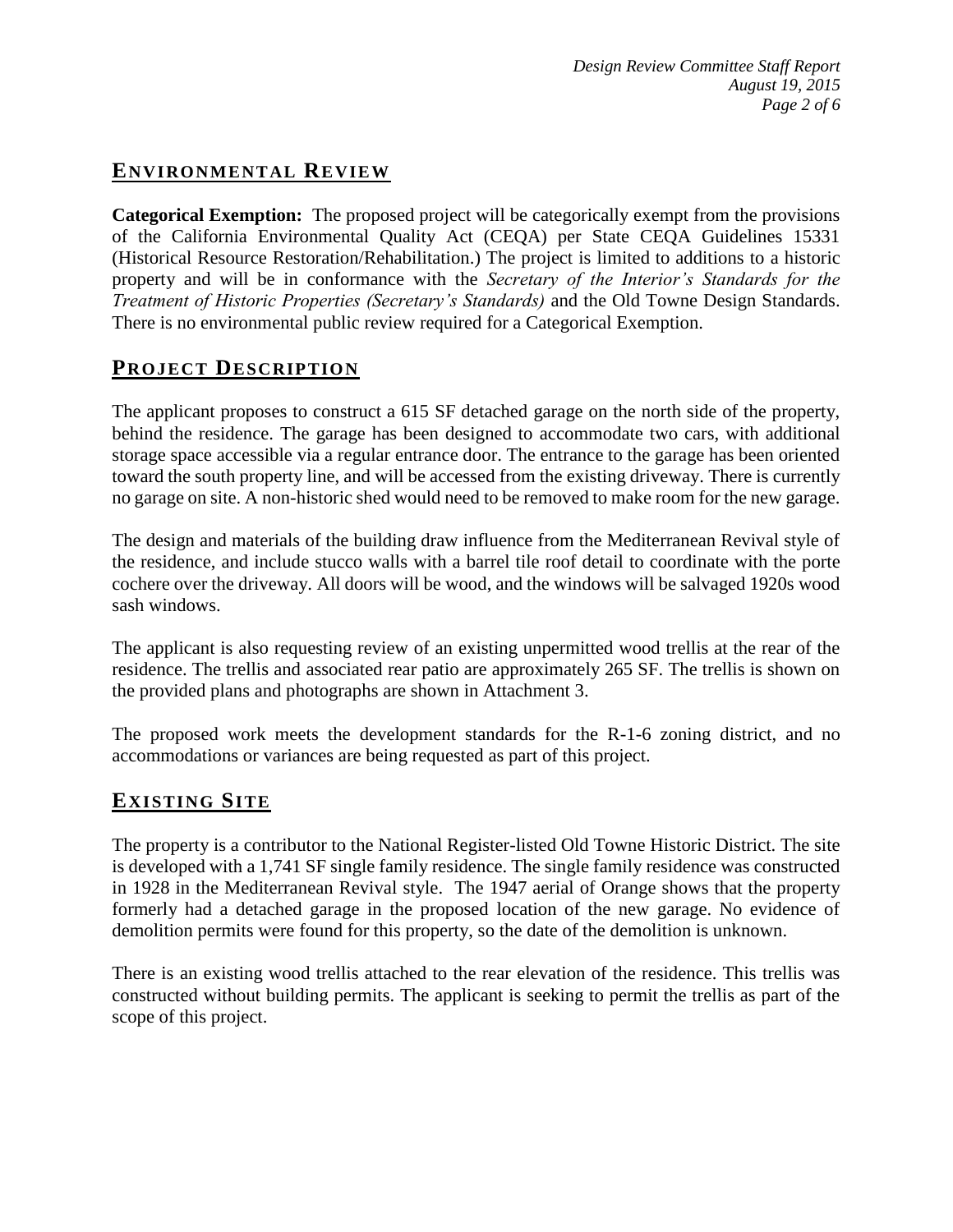# **EXISTING AREA CONTEXT**

The subject property is surrounded to the north, east and west by other single family residences in the R-1-6 zoning district. The property is adjacent to other contributing historic resources facing W. Culver Avenue to the south, as shown in Attachment 1, Vicinity Map.

## **EVALUATION CRITERIA**

Orange Municipal Code (OMC) Section 17.10.070 establishes the general criteria the DRC should use when reviewing the project. This section states the following:

The project shall have an internally consistent, integrated design theme, which is reflected in the following elements:

#### 1. **Architectural Features**.

- a. The architectural features shall reflect a similar design style or period.
- b. Creative building elements and identifying features should be used to create a high quality project with visual interest and an architectural style.

#### 2. **Landscape**.

- a. The type, size and location of landscape materials shall support the project's overall design concept.
- b. Landscaping shall not obstruct visibility of required addressing, nor shall it obstruct the vision of motorists or pedestrians in proximity to the site.
- c. Landscape areas shall be provided in and around parking lots to break up the appearance of large expanses of hardscape.
- 3. **Signage**. All signage shall be compatible with the building(s) design, scale, colors, materials and lighting.
- 4. **Secondary Functional and Accessory Features**. Trash receptacles, storage and loading areas, transformers and mechanical equipment shall be screened in a manner, which is architecturally compatible with the principal building(s).

#### **ANALY SIS/STATEMENT OF THE ISSUES**

Staff has not identified any issue items related to the proposed project. The project as proposed in compatible with the design and development of the site, and complies with the Old Town Design Standards and the *Secretary of the Interior' Standards for Rehabilitation*.

#### **ADVISORY BOARD RECOMMENDATION**

No other advisory boards or committees have reviewed this application.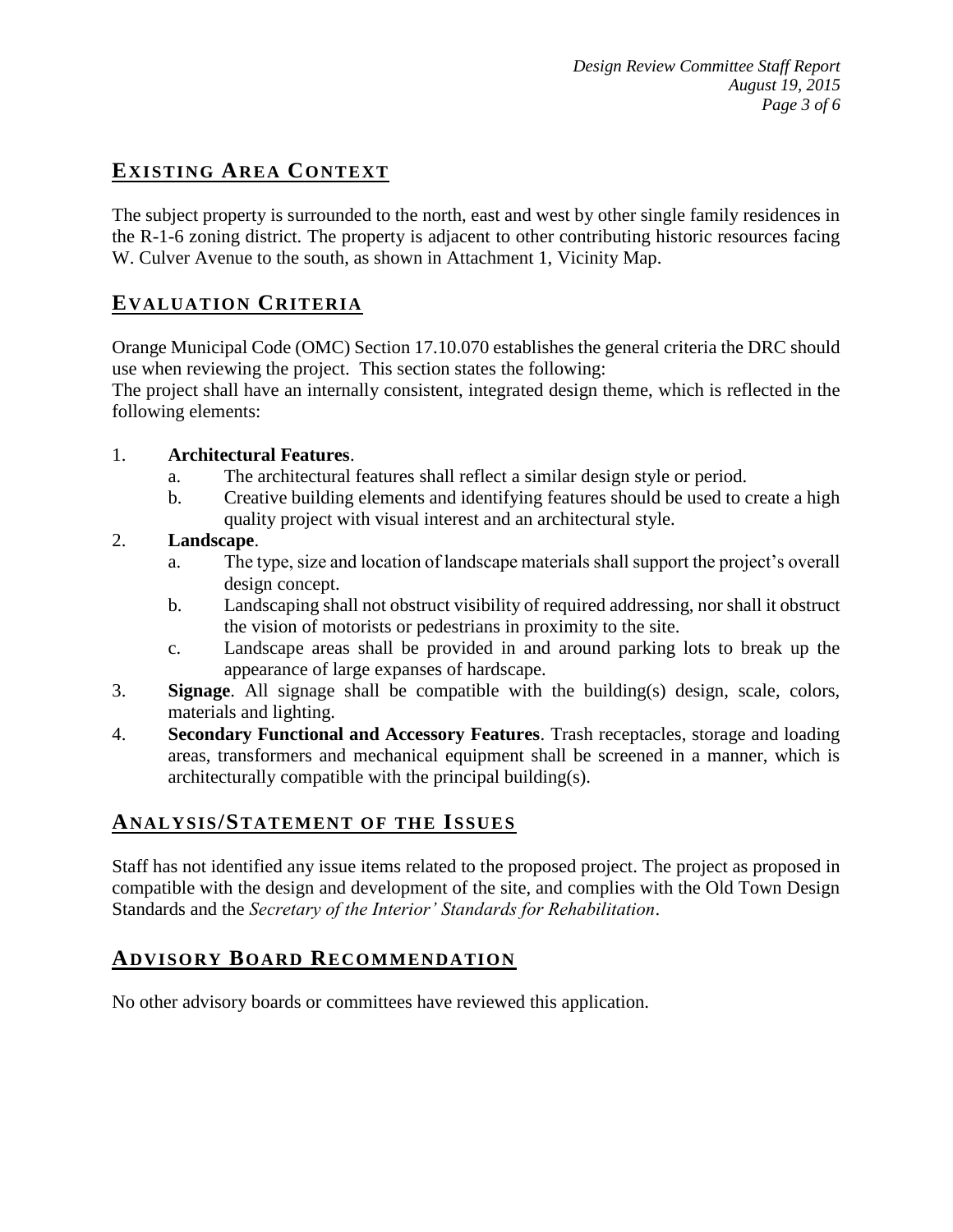## **STAFF RECOMMENDATION AND REQUIRED FINDINGS**

The courts define a "Finding" as a conclusion which describes the method of analysis decision makers utilize to make the final decision. A decision making body "makes a Finding," or draws a conclusion, through identifying evidence in the record (i.e., testimony, reports, environmental documents, etc.) and should not contain unsupported statements. The statements which support the Findings bridge the gap between the raw data and the ultimate decision, thereby showing the rational decision making process that took place. The "Findings" are, in essence, the ultimate conclusions which must be reached in order to approve (or recommend approval of) a project. The same holds true if denying a project; the decision making body must detail why it cannot make the Findings.

The Findings are applied as appropriate to each project.Below are the four findings that, as applicable, are used to determine whether a project meets the intent of the code related to design review and historic preservation guidelines:

*1. In the Old Towne Historic District, the proposed work conforms to the prescriptive standards and design criteria referenced and/or recommended by the DRC or other reviewing body for the project (OMC 17.10.070.G.1).*

The proposed project is in conformance with the Old Towne Design Standards for the Residential Quadrants. The mass, scale, and orientation of the detached garage are appropriate for the size of the residence. Design cues for materials and features have been taken from the historic building to ensure the design of the garage is compatible with the historic residence. The trellis, proposed for the rear, secondary elevation, is also of an appropriate scale and type for a residential building. Neither part of this project will be visible from the street and will have no adverse impact on the historic integrity of the property.

*2. In any National Register Historic District, the proposed work complies with the Secretary of the Interior's standards and guidelines (OMC 17.10.070.G.2).*

The proposed project is consistent with the Secretary of the Interior's Standards, specifically Standards #9 related to the compatibility of new additions to historic properties. The new detached garage is of an appropriate scale and size compared to a historic detached garage of the period, and the materials and design chosen for the building are compatible with the Mediterranean Revival style of the residence. The proposed trellis will also not adversely impact any significant historic features or materials of the structure, and the historic integrity of the property will be maintained.

*3. The project design upholds community aesthetics through the use of an internally consistent, integrated design theme and is consistent with all adopted specific plans, applicable design standards, and their required findings (OMC 17.10.070.G.3).*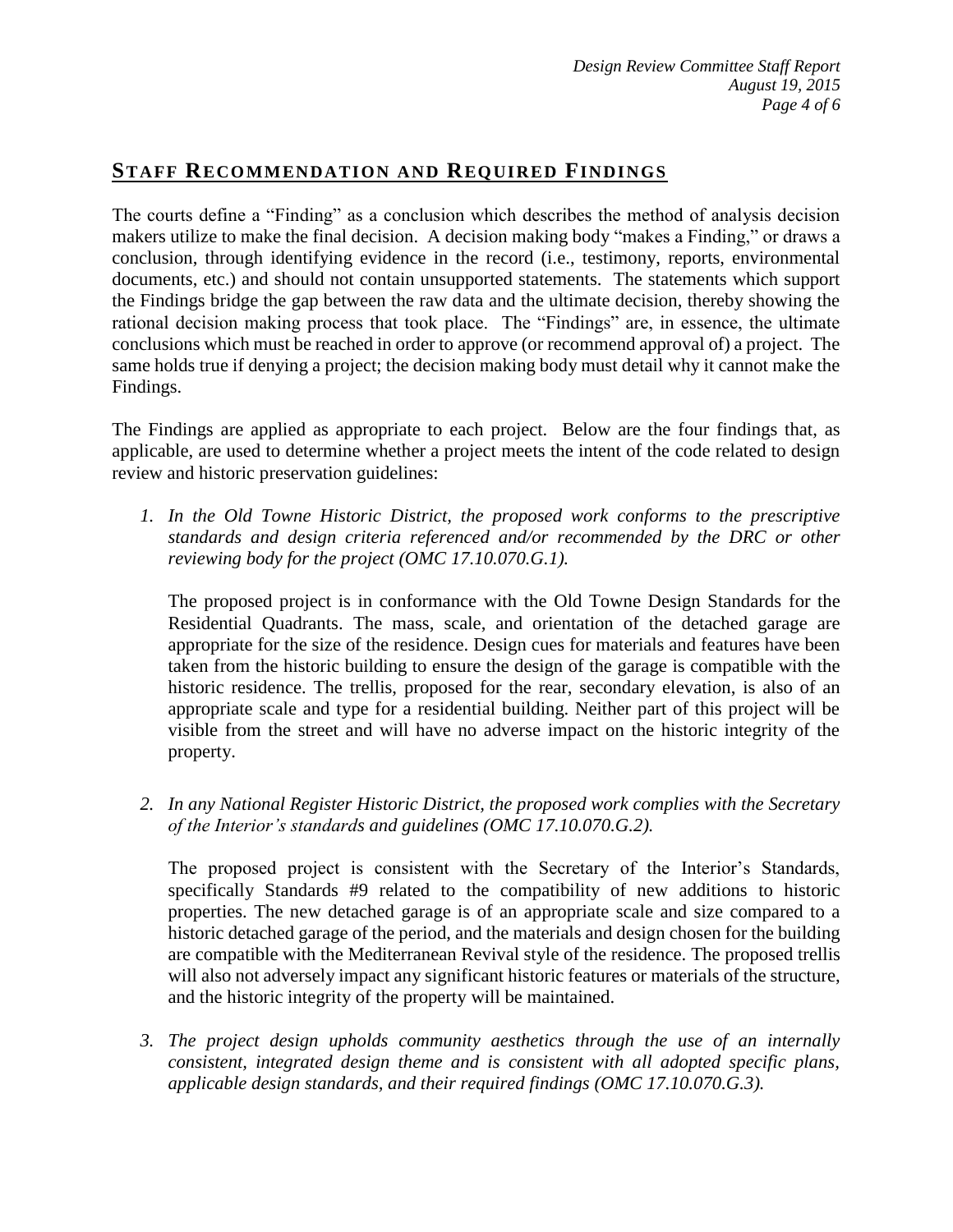The proposed work conforms to the prescriptive standards and design criteria set forth in the Old Towne Design Standards and Orange Municipal Code. The design of the detached garage is compatible in design, scale and location with the historic residence. The trellis is also of an appropriate scale and type for a residential building. Neither part of this project will be visible from the street and will have no adverse impact on the historic integrity of the property.

*4. For infill residential development, as specified in the City of Orange Infill Residential Design Guidelines, the new structure(s) or addition are compatible with the scale, massing, orientation, and articulation of the surrounding development and will preserve or enhance existing neighborhood character (OMC 17.10.070.G.4).* The Infill Design Guidelines are not applicable to this project, as the size of the addition is less than 50% of the existing square footage of the house.

## **RECOMMENDED CONDITIONS**

The approval of this project is subject to the following conditions:

- 1. This project is approved as a precise plan. All work shall conform in substance and be maintained in general conformance with plans and exhibits labeled as Attachment 2, including modifications required by the conditions of approval, and as recommended for approval by the Design Review Committee. Any changes from the approved plans shall be subject to subsequent review and approval by the Design Review Committee.
- 2. The applicant agrees to indemnify, hold harmless, and defend the City, its officers, agents and employees from any and all liability or claims that may be brought against the City arising out of its approval of this permit, save and except that caused by the City's active negligence.
- 3. Construction permits shall be obtained for all future construction work, as required by the City of Orange, Community Development Department's Building Division. Failure to obtain the required building permits will be cause for revocation of this permit.
- 4. If not utilized, project approval expires twenty-four months from the approval date. Extensions of time may be granted in accordance with OMC Section 17.08.060. The Planning entitlements expire unless Building Permits are pulled within 2 years of the original approval.